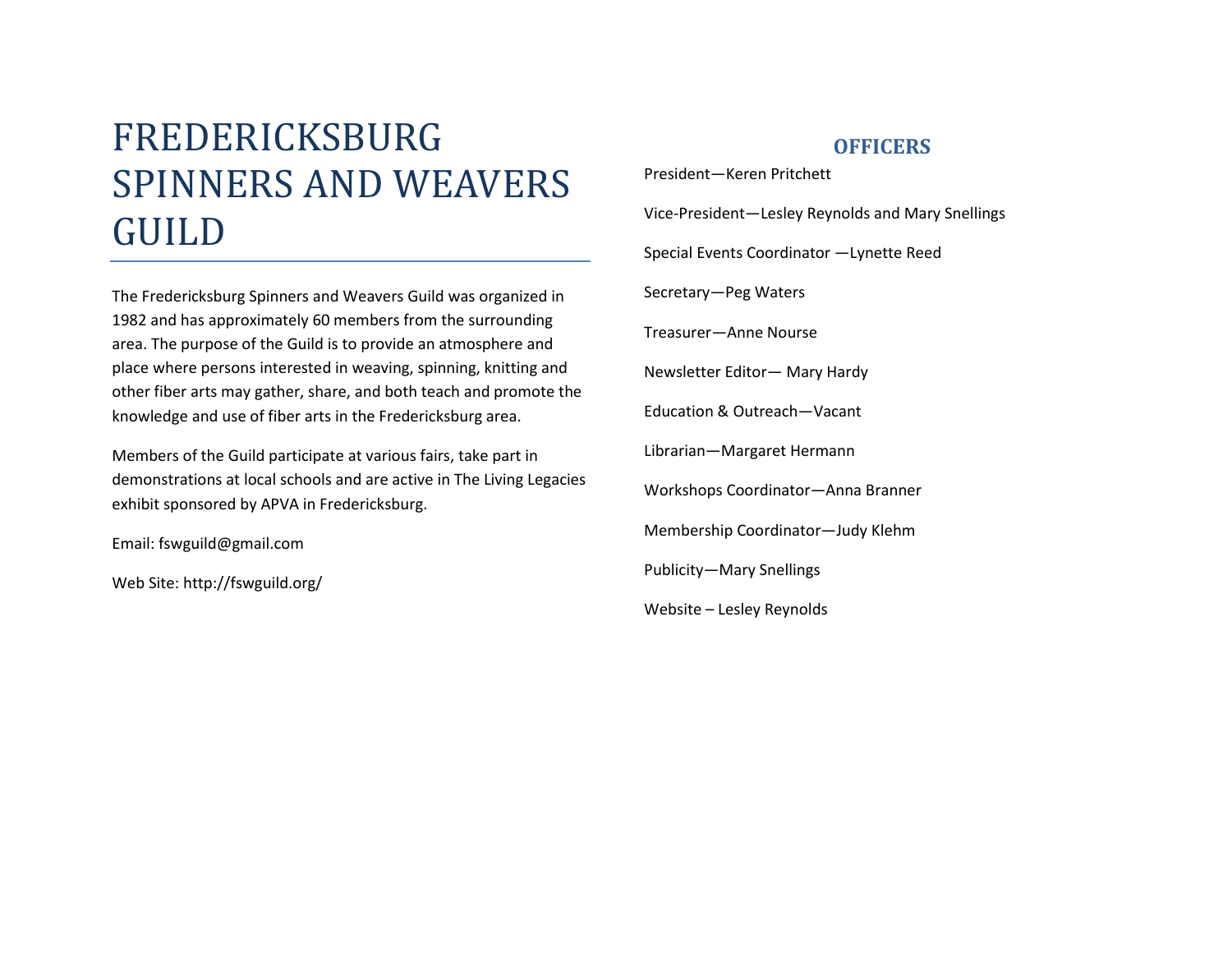#### **STUDIO**

The Guild maintains a studio at Liberty Town Arts Workshop which is a resource for all members. The studio hours coincide with the hours of Liberty Town:

Monday, Friday and Saturday 10am-5pm

Tuesday, Wednesday, Thursday 10 am-8pm

Sunday noon-4pm

#### **MEETINGS**

Guild meetings are held on the first Saturday of each month at the studio in Liberty Town, with the exception of May and October. Members are asked to sign up to provide refreshments once a year. Show and tell is a part of each meeting and members are encouraged to bring their finished items to share. Any changes to the meeting schedule will be noted in the newsletter and posted to the guild's website, calendar and message board.

### **FIRST FRIDAY**

Liberty Town Arts Workshop participates in the Fredericksburg First Friday Gallery Openings which occur on the first Friday of each month. Guild members are encouraged to be in the guild studio to work on their current spinning, weaving, or knitting projects during this time and discuss their work with visitors.

# **RESOURCES AVAILABLE TO ALL FSWG MEMBERS IN THE STUDIO**

#### **LIBRARY**

Numerous books and magazines related to weaving, spinning, knitting and other fiber related subjects are available for reference and inspiration.

#### **Book Check-out/Check-in Procedures**

- 1. In each book, there is a pocket which contains a card listing the book/author.
- 2. Use this card to fill in your name and the check-out date.
- 3. Once the card is filled out, please put it in the card box on the top shelf of the right side of the bookcase. (The box is labeled.)
- 4. Books may be checked out for 30 days.

When the book is returned, please place it in the carton on the floor by the right side of the bookcase.

Magazines are also available in the studio and include Shuttle Spindle and Dyepot, Spin Off, and Handwoven. Current and back issues of the magazines are available in the magazine files located on the table and in the cabinet under the bookshelves. Except for current issues, magazines can be checked out for a **maximum of** two weeks. *If you are unable to return the magazines within this time, you are encouraged to browse the magazines in the studio, since these are subscriptions to share among the members.*

#### **Magazine Check-out/Check-in Procedures:**

- 1. There is a sign-out sheet on the right-hand top shelf near the holder for book check-out cards. Enter your name, date borrowed and the name and date (issue) of the magazine.
- 2. Enter date returned when you return the magazine and put the magazine in the book/magazine return carton on the floor.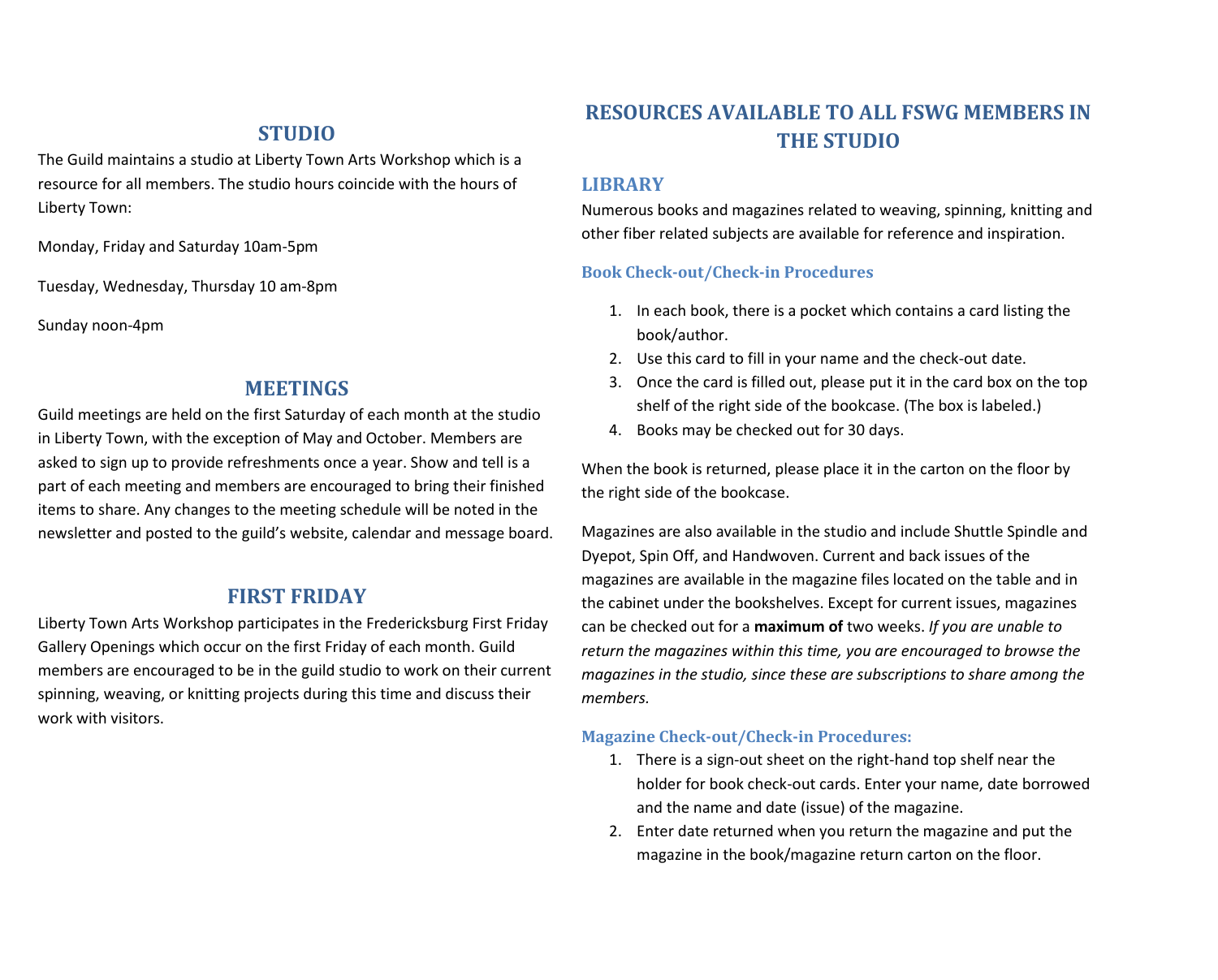# **YARN SAMPLES**

Yarn samples from Halcyon, Webs, and the Mannings are kept on the library shelves. These may be useful to members to see before ordering fiber for a project. These samples should remain in the studio for the convenience of all members.

Yarn samples and a price list from Henry's Attic Yarns are located in a box stored in the built in cubbies in the studio. Henry's Attic is known for natural colored yarns in many textures and weights. Orders for Henry's Attic yarns are placed as a group periodically throughout the year. Announcements will be made at meetings, through guild's website, calendar and message board. and/or in the Newsletter when an order is being organized.

## **STUDIO EQUIPMENT**

In addition to rental equipment, the Guild owns a variety of equipment for spinning and weaving for use in the studio. There are warping boards, a warping mill, bobbin winders, an umbrella swift, a Handy Andy Andean plying tool, a drum carder and a scale.

This equipment is shared among all members while working in the studio, so please keep it in a condition ready for the next member to use. Please do not leave your materials on the equipment unattended as others may be waiting to use it. Please make sure to clean the drum carder thoroughly after you use it to avoid having your fibers blend with those of the next user.

#### **BULLETIN BOARDS**

There are two bulletin boards in the studio to provide a means to share information and ideas. The bulletin board above the sofa is used to announce guild workshops and upcoming guild events. As space permits it may also be used to announce upcoming Liberty Town events and other fiber related events which would be of interest to members.

The second bulletin board is located on the side wall by the library shelves. This board may be used for all other forms of information. Please date any item you post so the information can be kept current.

## **CUBBIES**

There are cubbies located along the back wall of the studio which contain a variety of materials for use by Guild members. This includes cones of various fiber, yarn, dye materials and many other items. These items are there for any member to use. Consumable items do not need to be replaced. All other items should be returned when you finish using them. There is a large cubbie labeled "Give-aways" used for items a member may no longer want or need and they choose to make available to members that might have a use for them. There is a second large cubbie which contains drop spindles available for demonstrations. You will find boxes for each member of the Guild Executive Committee, as well as members renting space in the studio. There is also a box with extra newsletters and membership forms available to give to anyone interested in learning more about the Guild and/or joining.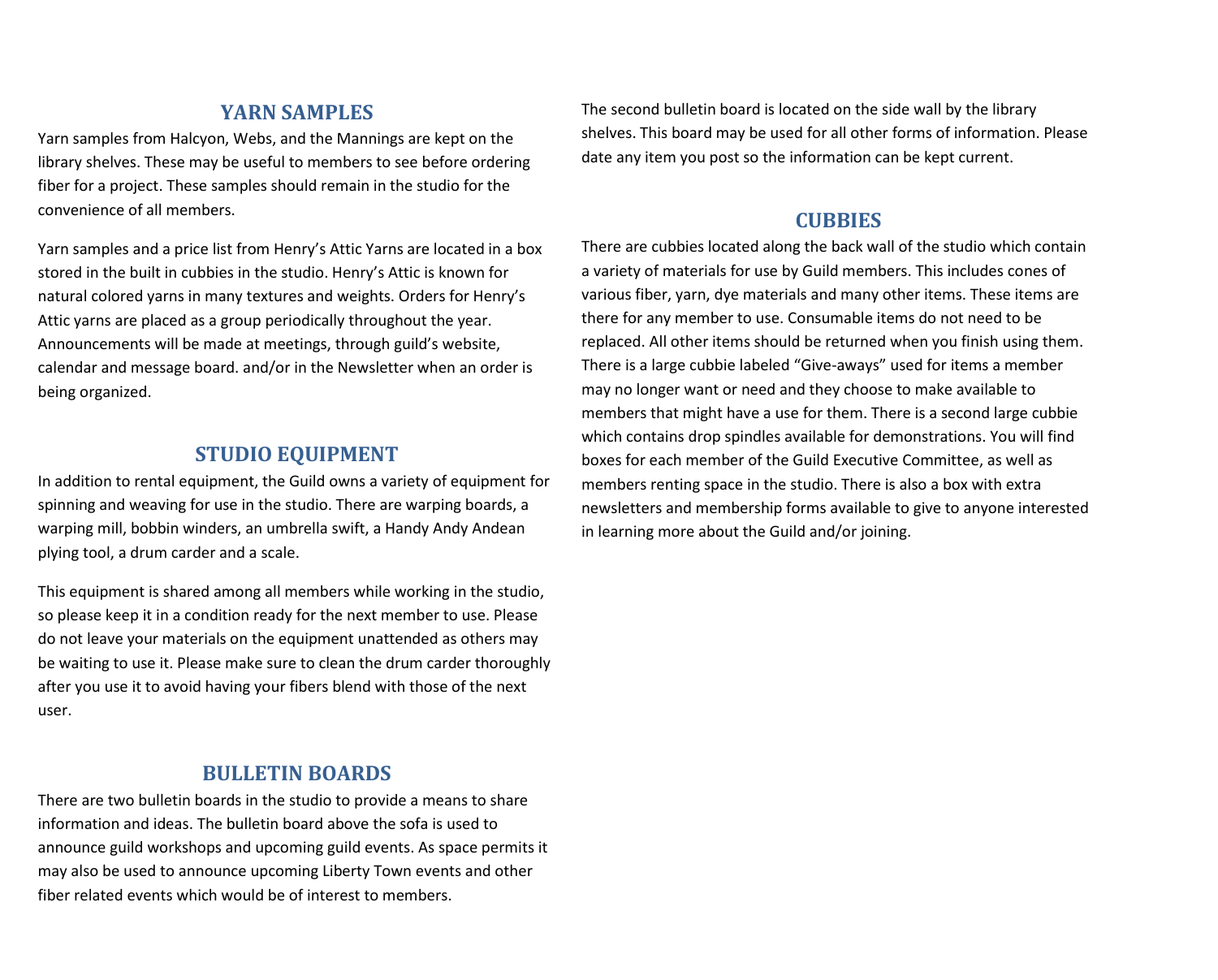# **FSWG STUDIO/EMPORIUM SALES POLICY**

- Must be a member of FSWG
- Apply to the Selection Committee with the following items:
	- o Application form (forms at FSWG Studio or online at http://sites.google.com/site/fswguild
	- o One-time non-refundable application fee of \$10
	- o A variety/quantity of items to be juried
- Items for sale must be original designs (no works from kits, or exact items from a published source)
- Items must be fiber related (i.e. handspun yarns, woven, knitted, crocheted, hand-dyed or beadwork items, fibers, baskets, lace, passementerie, fiber specific accessories, handcrafted tools of "the trade"...)
- All items to be juried by Selection Committee\*\*. Artist should contact one of the committee members listed below and arrange to drop their items in the studio for review. The committee reserves the right to reject or pull items that are not appropriate, beyond the initial acceptance of work. Once selected, if artist wants to sell items made in a different medium (i.e. weaving items already juried, now making knitted items) the new works need to be juried.
- All items on display must be individually labeled with:
	- o Name
	- o Description ( to include details such as : hand-dyed yarns, hand-painted warps, handspun yarn, handmade beads, etc.)
		-
	- o Price
	- o Care instructions, if needed
	- o Inventory number
- All sales, with the exception of those between guild members, will be sold in the Emporium of Liberty Town with a 30% commission fee with sales finalized through the Liberty Town reception desk. A

member of the Selection Committee will "walk" through sales procedures for the Guild Studio/Emporium with a new artist.

- Emporium Notebook (black and kept on shelf in small store room) has pages to be filled with the person's name, a list of items for sale, the inventory number, price and item description. All items not for display on the scarf racks in the Emporium or in the Studio will be placed on the shelf marked in the storeroom (those items to be displayed on shelves or cubbies by LibertyTown employees).
- Artists are required to keep their inventory sheet in the inventory book up to date.
- Artists will be expected to swap out their work on a regular basis but should have an item on display no longer than 3 months. After a 3 month hiatus that item may be put back in for sale.
- A designated guild member will be responsible for large scale rearranging, display upkeep, and dissemination of information to gift shop participants.
- \*\*Selection Committee:
	- o Anne Nourse---knitter, weaver, FSWG Treasurer
	- o Rita Brown---weaver, knitter, FSWG Guild Studio artist
	- o Keren Pritchett---weaver, FSWG President

# **POLICIES FOR STUDIO SPACE RENTAL**

- Individuals interested in renting studio space must be a member of FSWG.
- Application should be made to the Guild Treasurer for information pertaining to space availability and cost per month.
- Each person is responsible for moving equipment in, keeping area neat, and having an on-going project on their loom or wheel.
- Each person renting space is requested to be at the Studio during Liberty Town public hours on a regular basis.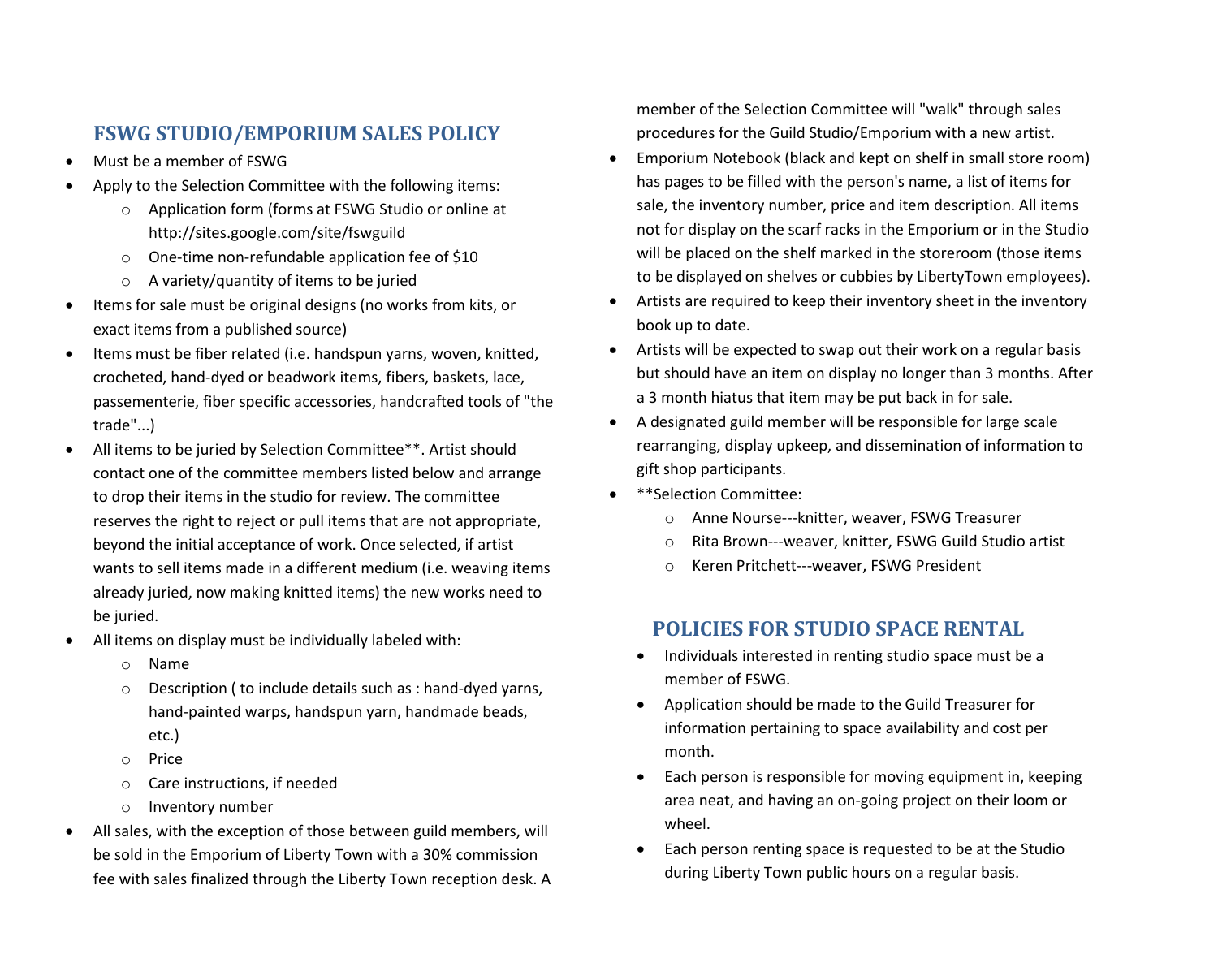# **FSWG INVENTORY OF EQUIPMENT FOR RENT**

The following equipment is owned by the Guild and is available for rent. Some of the items are in the studio. Others, are stored in members' homes because of a lack of storage space in the studio. Members who wish to rent any of these items may contact the Treasurer to make arrangements.

Tablelooms: \$15 per month

- $\bullet$  8 harness 1
- $\bullet$  4 harness 2

Floor Looms: \$20 per month

- $\bullet$  Baby Wolf (4) 1
- $\bullet$  Dorset (4) 1

Rigid Heddle Loom: \$15 per month

Glimarka lap Tapestry Loom: \$10 per month

Inkle Looms: \$5 per month

Triangular Loom: \$10 per month

Ashford Spinning Wheel: \$15 per month

# **FSWG Message Board (Formally FSWG Chat)**

More information to come.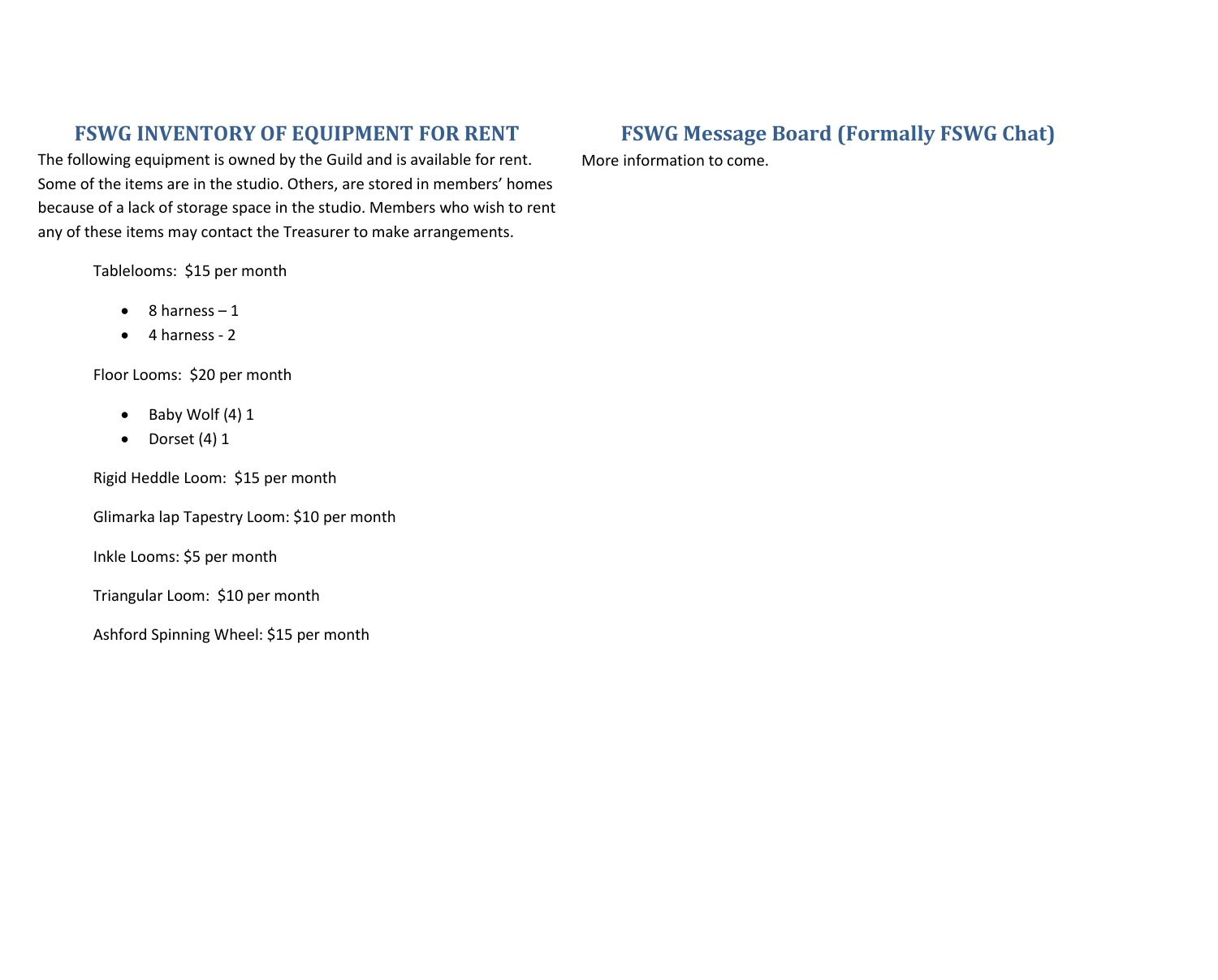# BY-LAWS FREDERICKSBURG SPINNERS AND WEAVERS GUILD

# **ARTICLE I**

The name of the organization shall be the Fredericksburg Spinners and Weavers Guild; hereafter referred to as the Guild.

# **ARTICLE II**

*PURPOSE*

## **Section 1**

The purpose of the Guild is to provide an atmosphere and a place where persons interested in weaving and spinning may gather, learn, share, and both teach and promote the knowledge and use of fiber arts in the community.

## **Section 2**

The Guild shall maintain a Studio for this purpose where members may meet, work, offer workshops, teach and/or sell fibers items according to policies decided by a committee of the Guild.

# **ARTICLE III** *MEMBERSHIP*

Any person interested in the fiber arts may become a member by paying annual dues. Guild dues will be set by the Executive Board and approved by the membership.

# **ARTICLE IV** *OFFICERS*

#### **Section 1**

The elected officers are:

- President Officiates at Guild and Executive Board Meetings
- Vice-President Presides at Guild meetings when the President is absent. The Vice-President will also be in charge of programs for the Guild.
- Secretary Keeps records of all meetings of the Guild; handles correspondence as requested; and maintains a current membership list.
- Treasurer Receives and disburses Guild monies. Keeps a record of income and expense, and reports to the membership at the regular meetings.
- Newsletter Editor -Gathers information to include the procurement of samples, assembles, and mails the newsletter.

## **Section 2**

The Officers will be elected for two year terms, with no limit put on reelection. The President and Secretary will be elected on alternating years with the Vice-President and Treasurer. Committee Chair, except for the Program Chair, are appointed by the President. Vacancies in the elected offices that occur after the year has started are filled by the Executive Board recommendations approved by the membership.